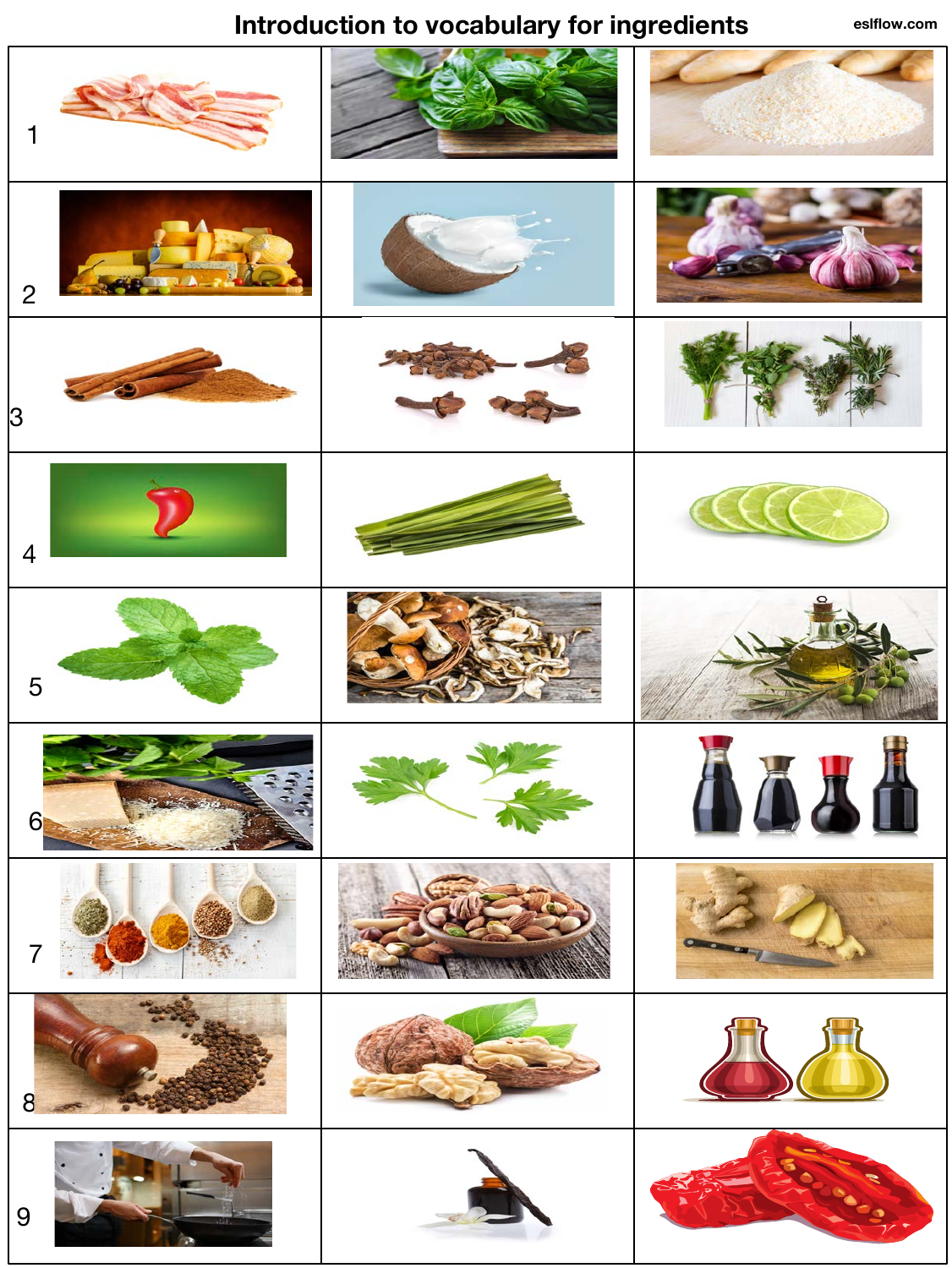chili<br> **chili**<br>
un-dried tomato nerbs **impliney** rooms vinegar  $\frac{1}{3}$  vines-<br>  $\frac{1}{3}$  exempts<br>  $\frac{1}{3}$  exempts<br>  $\frac{1}{3}$  exempts<br>  $\frac{1}{3}$  exercise  $\frac{1}{3}$  exercise  $\frac{1}{3}$ <br>  $\frac{1}{3}$  cheese  $\frac{1}{3}$ <br>  $\frac{1}{3}$  exercise  $\frac{1}{3}$ le **velsied<br>Marsionio**  $\frac{m}{\pi}$ SOV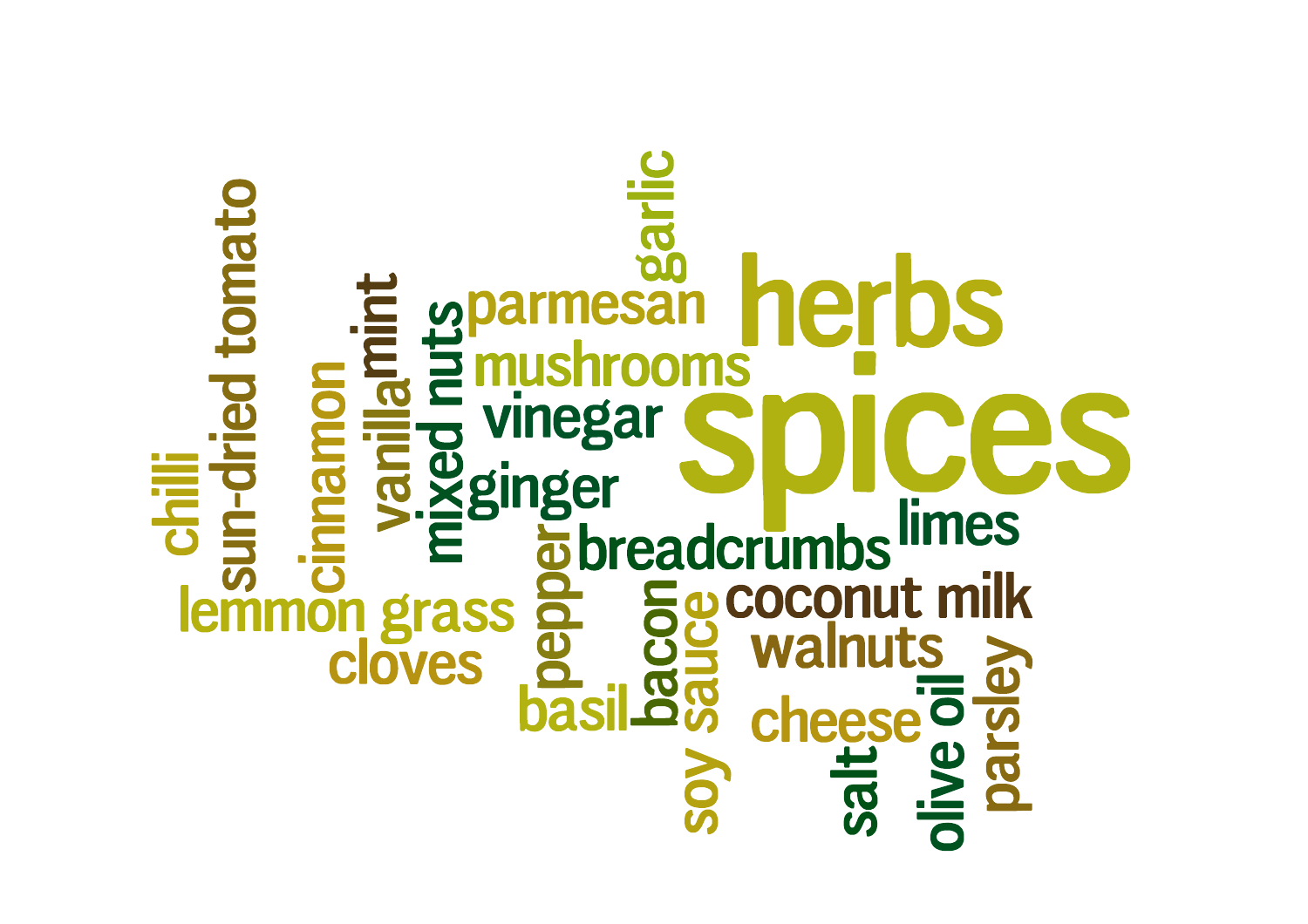## Basic vocabulary for ingredients

The picture sheet can be used in various ways. The teacher can randomly dictate the words below, using sentences to give context and the students label the pictures with the appropriate vocabulary. Or the vocabulary can be scrambled on the board or on a sheet (see next page).

| 1 bacon    | basil        | breadcrumbs      |
|------------|--------------|------------------|
| 2 cheese   | coconut milk | garlic           |
| 3 cinnamon | cloves       | herbs            |
| 4 chilli   | lemmon grass | limes            |
| 5 mint     | mushrooms    | olive oil        |
| 6 parmesan | parsley      | soy sauce        |
| 7 spices   | mixed nuts   | ginger           |
| 8 pepper   | walnuts      | vinegar          |
| 9 salt     | vanilla      | sun-dried tomato |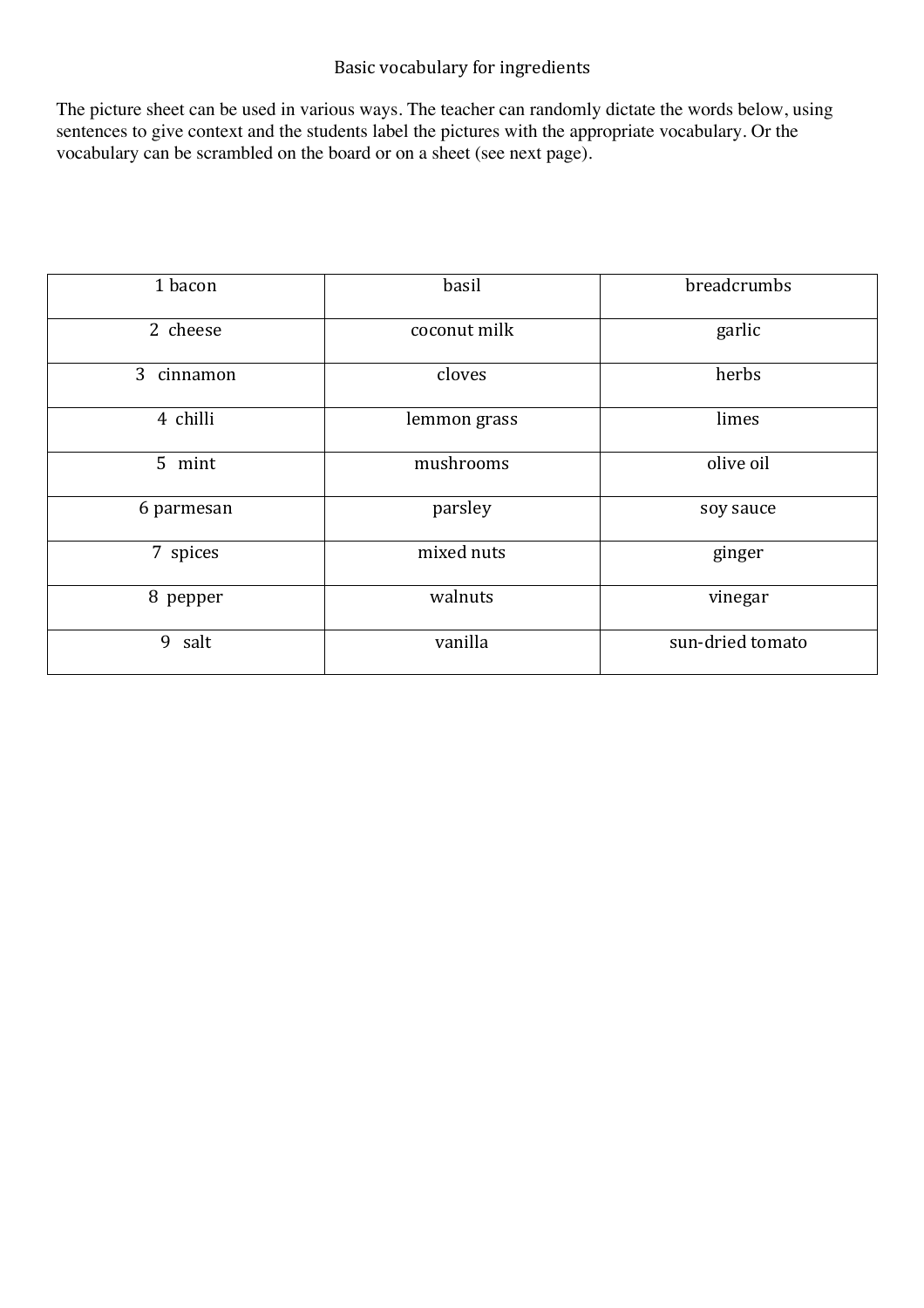Hallo! Welcome! Today we're going to d, vocabulary for ingredients. Listen, and write the correct words for the ingredients on the pictures. Look at the vocabulary sheet, and listen to the short conversations. Write the ingredient you hear, on the correct pictures. OK. look at row one. Number one. What's your favorite bacon dish? I love bacon wrapped dates! Row 2. I'm moving down to row 2. Ooooh! , I can't believe you put garlic in your smoothie this morning. I know!. Garlic is so bitter. But it's healthy. And I was in such a rush, I didn't have time to peel it. Got it? Ok!. Let's move on to Row 3. Cinnamon is so good in coffee! Absolutely! Cinnamon has the feel good factor. It's like Christmas in a cup. Row 4 What's your favorite way to use lemon grass? I like to put lemon grass in my tea. It's really refreshing. Row 5 #5. What kind of olive oil do you use? I use extra virgin olive oil. It's the best kind. Row 6 Do you think parmesan cheese is a good cheese for grating? I think parmesan is a great cheese for grating. It has a strong flavor that can really elevate a dish. Row 7 Do you like mixed nuts? Yes, I love mixed nuts! They're so tasty and crunchy. Row 8. What's your favorite vinegar to use in cooking? I really like balsamic vinegar. It has a really nice, deep flavor. Row 9. #9. What is your favorite type of salt? I love sea salt because it has a really nice, salty flavor. Alright, now we go back to Row 1. Go back to the top, and look at row one again. #1. This recipe says, add breadcrumbs. Nancy, what are breadcrumbs? Breadcrumbs, are small pieces of bread that are used to coat the outside of a food. Row 2. What are your thoughts on coconut milk? I think coconut milk is a great alternative to cow's milk, for those who are looking for a dairy-free option. Row 3. #3. What are your favorite herbs to cook with? My favorite herbs are rosemary and thyme. Row 4 What do you think of chili, in Thai food? I think chili is a great ingredient, that really gives the food a kick. Row 5. #5. Do you like mint?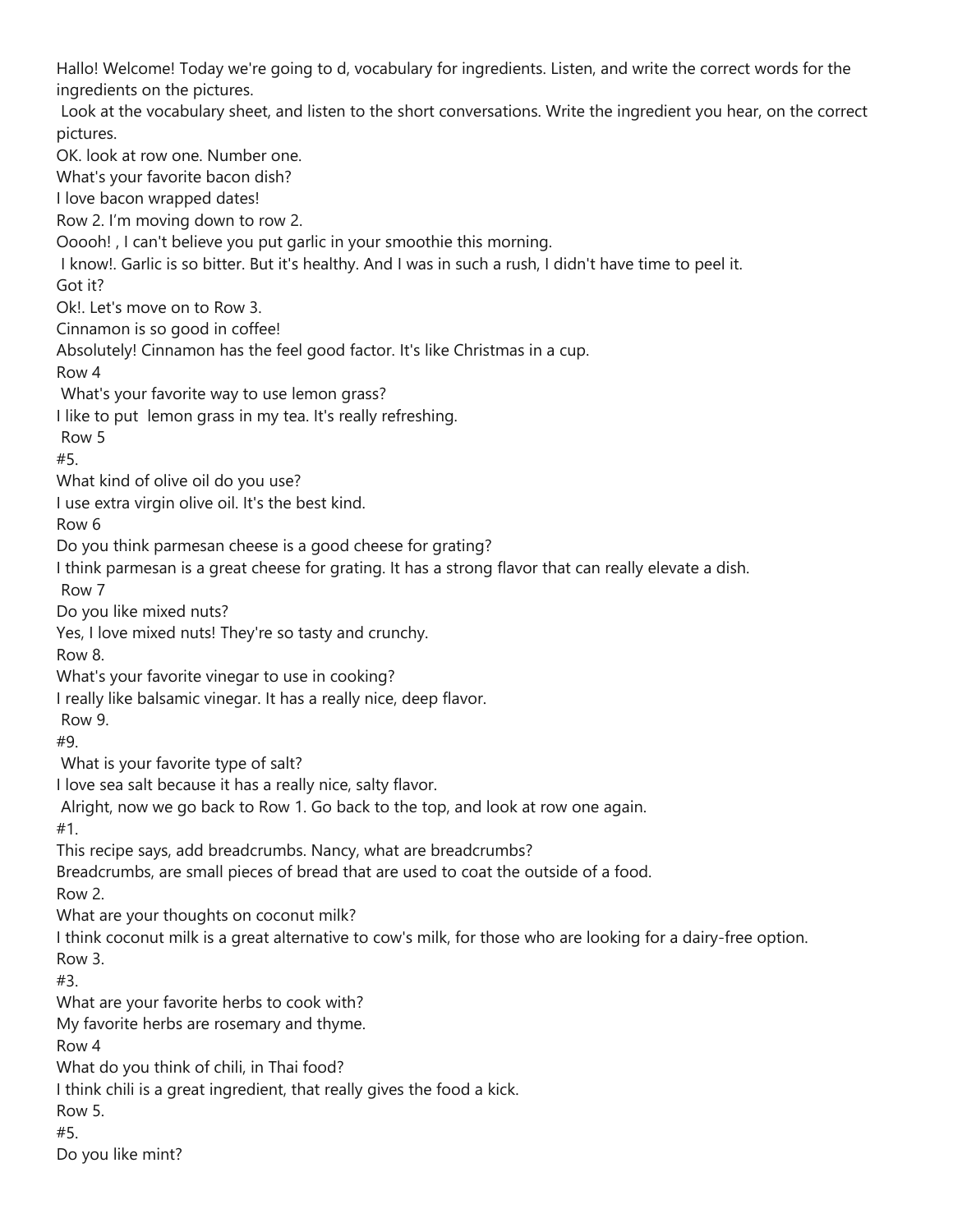I do! Mint is a refreshing herb. Do you grow mint in your garden? Yes! Mint is easy to grow. Row 6 #6. Have you ever tried soy sauce? Yes, I have. Soy sauce is a common ingredient in Asian cuisine. Row 7 #7. What is your favorite way to use ginger? I love using ginger in stir fries. It adds a great flavor to the dish. Row 8 What are some of your favorite dishes that include pepper? I love dishes that have a lot of flavor and spice, and pepper is a great way to add that. Some of my favorites include dishes like jambalaya, gumbo, and chili. Row 9 #9. What are your thoughts on sun dried tomatoes? I love sun dried tomatoes! They add a great depth of flavor to dishes. Ok! Now we go back to the top again. We go back to the top for the last time. We want to fill in the missing words. Row number one. What are some dishes that use basil? Some dishes that use basil are pesto, margherita pizza, and Thai basil chicken. Row number two. What are your thoughts on cooking with cheese? I think that cheese, can add a lot of flavor to a dish. It can also be a great way to add some creaminess or texture. I love brie! It's so creamy and delicious. Row 3. #3. Nancy, what do you think of cloves? I love the flavor of cloves, they're one of my favorite spices. Cloves have a strong, pungent, and sweet flavor. Row 4. #4. What are you doing with all those limes? I'm going to make some limeade. What's that? It's a drink made with lime juice, water, and sugar. Row 5. Number 5. What do you think about these mushrooms? I'm not a big fan of mushrooms. Why? I don't really like the taste. I can understand that. Some people don't like the taste of mushrooms. But I think they're okay. Row 6 #6. Tony, do you use parsley? I think it's a great herb to have around. Parsley is versatile and can be used in a lot of dishes. Youcan add parsley to almost any kind of soup. Row 7 And Nancy, what about spices? Do you like any in particular.